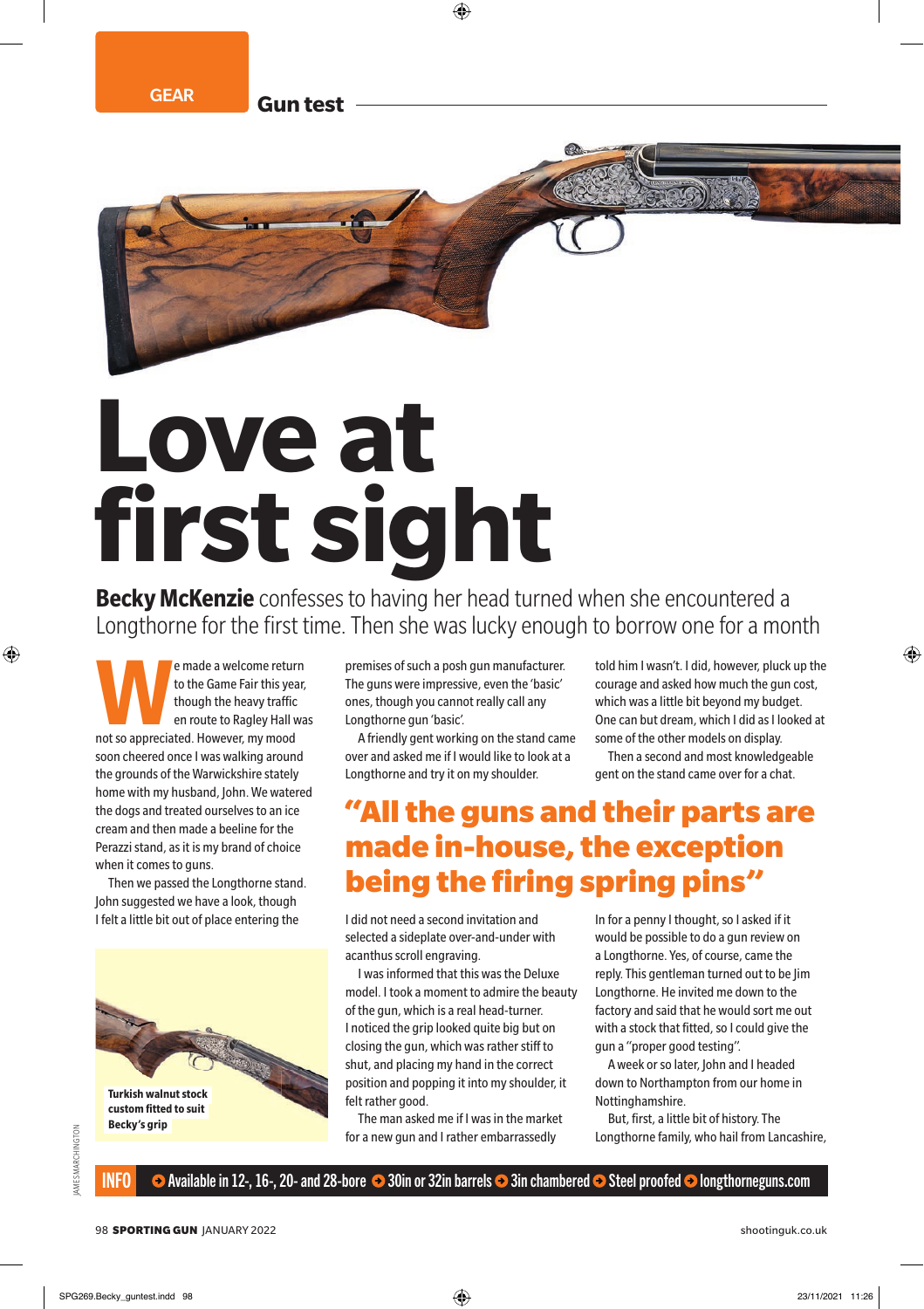

have run precision-engineering companies for the past 30 years or so. James became involved in engineering gun parts during a spell he spent working in Australia. The idea of an English designed and engineered shotgun was conceived following a discussion with a friend when James returned to the UK.

He started with a modest workshop at the rear of the family home and slowly built up the business with the help of a considerable amount of investment in high-tech equipment. Years of hard work and development culminated in the first Longthorne model being unveiled at the 2010 Game Fair, also held at Ragley Hall.



The company expanded and moved to its current premises in Northampton in 2015.

## **Family affair**

Longthorne is, however, still very much a family business. James's daughter, Chloe, an engraver, joined the company and has developed the patterns on the guns' distinctive metalwork. Elaine, James's wife, who has a professional background in marketing and technical sales, is the marketing director.

We were greeted by Jim and Elaine when we arrived at the factory and were given a brief tour. It was fascinating to see how guns are made. We are so used to just picking one up off the shelf and expecting it to go bang.

Walking around you see large lumps of cylindrical metal, or billet. I picked one up and it was very heavy. This is put into one of the many engineering machines and the process of making the action begins.

 The same for the barrels, which are also made from a solid billet of incredibly strong steel, not two barrels welded together. The barrels, mid rib and top rib are all one piece, which arguably makes the Longthorne

## **Tech specs**

| Model                | Regency sideplate boxlock    |
|----------------------|------------------------------|
| Bore                 | 12-bore                      |
| <b>Action</b>        | Boss locking system, inertia |
| <b>Barrel length</b> | 32 <sub>in</sub>             |
| <b>Chamber</b>       | 3in                          |
| <b>Chokes</b>        | Multichoke half and half     |
| Rih                  | $8mm - 5mm$                  |
| Fore-end             | Slim fitting                 |
| Weight               | 8lb 7oz                      |
| Price                | New starts from £11,995;     |
|                      | the Regency £24,000          |
|                      |                              |

barrels the strongest around. I have not heard of any other barrels that you can jump up and down on and do no damage to – look for footage on YouTube. Not that you would really want to do this, but it proves that these are exceptionally strong barrels.

Everything about Longthorne bespeaks quality. All the guns and their parts are made in-house, the exception being the firing pin springs, which are manufactured by a company in Walsall. So a Longthorne gun is 100% British made.